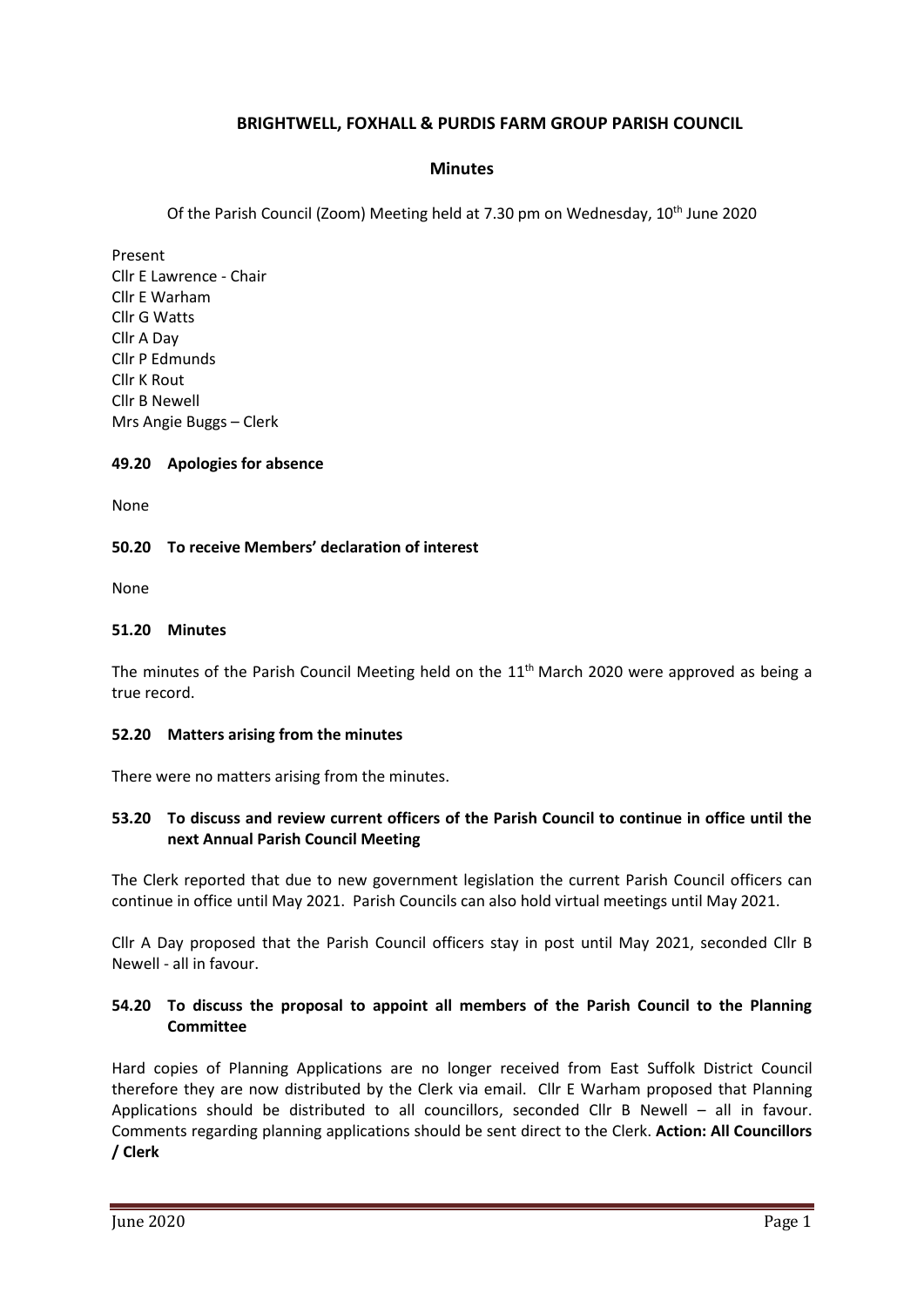# **55.20 To consider donating to Brightwell Church**

The Clerk reported that a request for financial support had been received from Brightwell Church PCC. Following discussion Cllr B Newell proposed, seconded Cllr P Edmunds that the Parish Council donate £250.00 – all in favour. **Action: Clerk**

# **56.20 To consider funding new fencing and plants around Foxhall Village Sign**

The Clerk reported that she had received a request from a Foxhall resident to authorise expenditure to replace the wooden low-level fencing around the Foxhall Village Sign. The resident had received a verbal quotation that the cost would be approximately £200.00. The Parish Council requested the Clerk to ask for a written quotation for the work including details of the materials to be used and report back to the next Parish Council meeting. Cllr K Rout proposed that Cllr A Day should also contact Cllr Matthew Hicks regarding the improvements to Straight Road before the next meeting – all in favour. **Action: Clerk / Cllr A Day**

## **57.20 To approve the Annual Accounts and the Internal Auditor's Report 2019/2020**

The Clerk reported that the Annual Accounts 2019/2020 and the Internal Auditor's Report had been circulated. Cllr K Rout proposed, seconded Cllr A Day that the Parish Council approved the accounts and the Annual Accounts 2019/2020, and the AGAR should be signed by the Chairman – all in favour. **Action: Clerk**

## **58.20 Finance**

| <b>Income</b>                            |         |
|------------------------------------------|---------|
| None                                     |         |
| <b>Expenditure</b>                       |         |
| A J Buggs Salary and Expenses March 2020 | £240.00 |
| A J Buggs Salary and Expenses April 2020 | £240.00 |
| A J Buggs Salary and Expenses May 2020   | £240.00 |
| <b>Brightwell Church Donation</b>        | £250.00 |

Cllr E Warham proposed, seconded Cllr B Newell that the above expenditure is approved – all in favour. **Action: Clerk**

### **59.20 Member questions to the Chairman**

- a. Cllr E Lawrence reported that the property 57 Woodrush Road and been refused Planning Permission for building a wall at the front of their property. It was agreed that the Clerk should notify the Planning Enforcement Team that a wall has been built and whether it is permitted. **Action: Clerk**
- b. Cllr A Day reported that a conservatory had been built on the Three Rivers Business Park Felixstowe Road, but Planning Permission does not appear to have been applied for. Clerk to report to Planning Enforcement Team. **Action: Clerk**
- c. Cllr A Day reported that Straight Road was still flooding particularly at the Bucklesham Road end outside the Dog House property. It was agreed that the Clerk should write to Highways